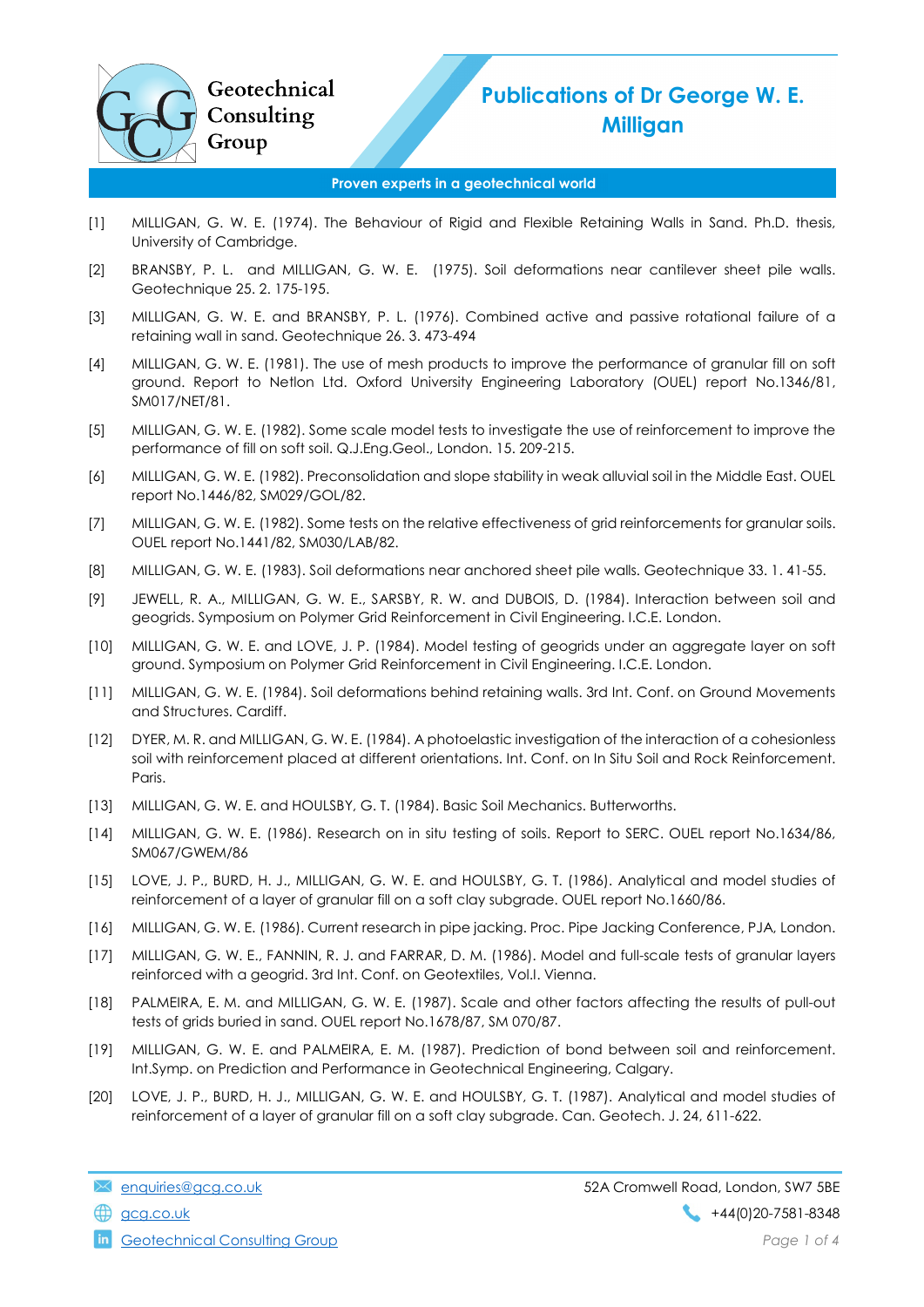- [21] MILLIGAN, G. W. E. (1988). Geotextile research and the IGS. Ground Engineering, Vol. 21, No. 2., Mar 1988, pp 2-6.
- [22] PALMEIRA, E. M. and MILLIGAN, G. W. E., (1988). A large-scale apparatus for the study of soil reinforcement interaction. Proc. Int. Symp. On New Techniques in Laboratory and Field Testing in Geotechnical Engineering, COPPE/UFRJ, Rio de Janeiro, Brazil, May 1988, pp. 403-414.
- [23] MILLIGAN, G. W. E. and RIPLEY, K. J. (1989). Packing materials in jacked pipe joints. Developments Underground, No Dig 89, Proc. 4th Int. Conf. on Trenchless Construction, Thomas Telford, London
- [24] JEWELL, R. A. and MILLIGAN, G. W. E. (1989). Deformation calculations for reinforced soil walls. Proc. 13th Int. Conf. Soil Mech. and Found. Eng., Vol.2, pp1257-1262. Rio de Janeiro.
- [25] PALMEIRA, E. M. and MILLIGAN, G. W. E. (1989A). Scale effects in direct shear tests on sand. Proc. 13th Int. Conf. Soil Mech. and Found. Eng., Vol.1, pp739-742. Rio de Janeiro.
- [26] PALMEIRA, E. M. and MILLIGAN, G. W. E. (1989B). Scale and other factors affecting the results of pull-out tests of grids buried in sand. Geotechnique 39, No.3, 511-524.
- [27] PALMEIRA, E. M. and MILLIGAN, G. W. E. (1989C). Large scale direct shear tests on reinforced soil. Soils and Foundations, Vol.29, No.1, 18-30.
- [28] HOULSBY, G. T., MILLIGAN, G. W. E., JEWELL, R. A. and BURD, H. J. (1989). A new approach to the design of unpaved roads, part I. Ground Engineering, Vol.22, No.3.
- [29] MILLIGAN, G. W. E., JEWELL, R. A., HOULSBY, G. T. and BURD, H. J. (1989). A new approach to the design of unpaved roads, part II. Ground Engineering, Vol.22, No.6
- [30] PEDLEY, M. J., JEWELL, R. A. and MILLIGAN, G. W. E. (1990). A large scale experimental study of soilreinforcement interaction. OUEL Report No.1848/90, SM109/90.
- [31] HOULSBY, G. T., BURD, H. J., MILLIGAN, G. W. E., JEWELL, R. A. and BROCKLEHURST, C. J. (1990). Research at Oxford on reinforced unpaved roads, 1989/90. OUEL Report No.1820/90.
- [32] MILLIGAN, G. W. E., BUSH, D. I. and EARL, R. F. (1990). Photoelastic observations of pullout tests on geotextiles and geogrids. Geotextiles, Geomembranes and Related Products, Proc. 4th Int. Conf., Ed. Den Hoedt,G, Balkema, Rotterdam, 747-751.
- [33] PALMEIRA, E. M. and MILLIGAN, G. W. E. (1990). Large-scale pullout tests on geotextiles and geogrids. Geotextiles, Geomembranes and Related Products, Proc. 4th Int.Conf., Ed, Den Hoedt, G., Balkema, Rotterdam, 743-746.
- [34] PEDLEY, M. J., JEWELL, R. A. and MILLIGAN, G. W. E. (1990). A large scale experimental study of soilreinforcement interaction. Ground Engineering, 23, No.6, July/August (part 1) and 23, No.7, September (part 2).
- [35] SWEE, J. L. K. and MILLIGAN, G. W. E. (1990). Pipebursting: model tests. Proc. 6th Int. Conf. on Trenchless Technology, Osaka.
- [36] PEARSON, A. E. and MILLIGAN, G. W. E. (1991). Model tests of reinforced soil in conjunction with flexible culverts. Performance of Reinforced Soil Structures; McGown, A., Yeo, K.C. and Andrawes, K.Z. (Eds.), Thomas Telford, London pp. 365-369.
- [37] O'MAHONY, M. M. and MILLIGAN, G. W. E. (1991). Use of recycled materials in sub-base layers. Transport Research Record No.1310, Materials, Construction and Maintenance, Construction Innovations, 73-80, transportation reaearch Board, Washington.
- [38] NORRIS, P. and MILLIGAN, G. W. E. (1991). Field instrumentation for monitoring the performance of jacked concrete pipes. Proc. 3rd Int. Symp. on Field Measurements in Geomechanics, Oslo, Ed. Sorum,G., Balkema, Rotterdam, 241-250.
- [39] MILLIGAN, G. W. E. and NORRIS, P. (1991). Concrete jacking pipes, the Oxford research project. Proc. 1st Int. Conf. on Pipe Jacking and Microtunnelling, Pipe Jacking Association, London.
- [40] O'MAHONY, M. M. and MILLIGAN, G. W. E. (1991). Recycling of construction waste. Waste Materials in Construction, Ed. Goumans,J.J.J.R., Van der Sloot, H.A. and Aalbers, T.G., 225-231, Elsevier Publications, Netherlands.

**in** Geotechnical Consulting Group **Page 2 of 4** and  $P$  and  $P$  and  $P$  and  $P$  and  $P$  and  $P$  and  $P$  and  $P$  and  $P$  and  $P$  and  $P$  and  $P$  and  $P$  and  $P$  and  $P$  and  $P$  and  $P$  and  $P$  and  $P$  and  $P$  and  $P$  and

enquiries@gcg.co.uk 52A Cromwell Road, London, SW7 5BE gcg.co.uk +44(0)20-7581-8348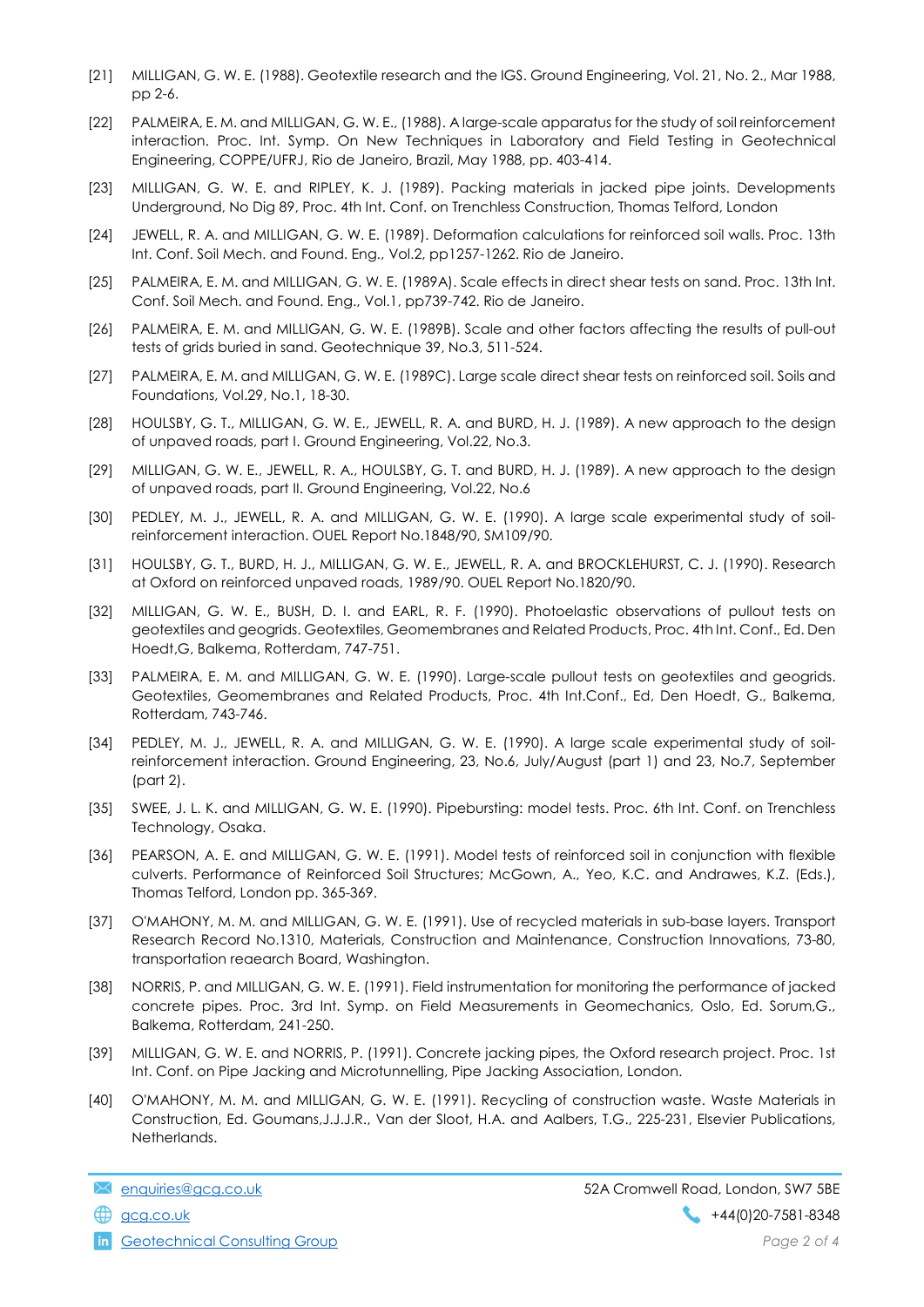- [41] NORRIS, P. and MILLIGAN, G. W. E. (1992A). Pipe end load transfer mechanisms during pipe jacking. Trenchless Benefits Society, Proc. Int. Conf. on Trenchless Construction, No Dig 92, Washington D.C.
- [42] NORRIS, P. and MILLIGAN, G. W. E. (1992B). Frictional resistance of jacked concrete pipes at full scale. No Trenches in Town, Proc. Int. Conf. on Trenchless Construction, No Dig 92, Paris.
- [43] MILLIGAN, G. W. E. and NORRIS, P. (1993). The performance of concrete jacking pipes during installation. OUEL Report No.1986/93.
- [44] JEWELL, R. A., BURD, H. J. and MILLIGAN, G. W. E. (1993). Predicting the effect of boundary forces on the behaviour of reinforced soil walls. Predictive Soil Mechanics, Proc. of the Wroth Memorial Symposium, Oxford, July 1992, Ed. Houlsby G.T. and Schofield, A.N., pp.378-393, Thomas Telford.
- [45] MILLIGAN, G. W. E. (1993A). Introduction to session on Reinforced Soils. Retaining Structures, Proc. Conf. on Retaining Structures, Cambridge, July 1992, Ed.C.R.I.Clayton, pp.506-514, Thomas Telford.
- [46] MILLIGAN, G. W. E. and NORRIS, P. (1993). Oxford research in pipe jacking research gathers pace. Proc. 2nd. Int. Conf. on Pipe Jacking and Microtunnelling, Pipe Jacking Association, London.
- [47] MILLIGAN, G. W. E. (1993B). Pipejacking Research. World Tunnelling, Vol.6, No.8, Oct.1993, pp.343-346.
- [48] MILLIGAN, G. W. E. (1994). Tunnels of small diameter using the pipe jacking technique. Special Lecture No.3, Proc. 3rd. Brazilian Symp. on Underground Excavations, Brasilia, Aug. 1991, pp. 25-40.
- [49] MILLIGAN, G. W. E., and NORRIS, P. (1994). Pipe Jacking: research results and recommendations. Report, 66pp, Pipe Jacking Association, London.
- [50] MILLIGAN, G. W. E and MARSHALL, M. A., (1995). Ground movements due to construction of pipe-jacking tunnels.Proc XI Eur. Conf. Soil Mech. and Found. Eng, Copenhagen, Vol.3, pp 191 - 200. Danish Geotechnical Society.
- [51] MILLIGAN, G. W. E., and NORRIS, P. (1996). Site-based research in pipe jacking objectives, procedures and a case history. Trenchless Technology Research, Tunnelling and Underground Space Technology, Vol.11, Supplement 1, pp 3-24.
- [52] MARSHALL, M. A. and MILLIGAN, G. W. E. (1996). A case study of an instrumented microtunnel in fine sand No Dig 96 New Orleans, Proc. Int. Conf. on Trenchless Technologies.
- [53] MARSHALL, M. A., MILLIGAN, G. W. E. and MAIR, R. J. (1996) Movements and stress changes in London Clay due to the construction of a pipe jack. Geotechnical Aspects of Underground Construction in Soft Ground, Ed. R.J. Mair and R.N. Taylor, Proc. of Int. Symp., London. Balkema, Rotterdam. Pp 719-724.
- [54] KIM, S. H., BURD, H. J. and MILLIGAN, G. W. E. (1996). Interaction between closely spaced tunnels in clay. Geotechnical Aspects of underground Construction in soft Ground. Ed. R.J. Mair and R.N. Taylor, Proc. Int. Symp., London. Balkema, Rotterdam. Pp 543- 548.
- [55] CHANG, K. T. and MILLIGAN, G. W. E. (1996). Effects of the transition zone in a nailed wall model test. IS Kyushu 96, Int. Symp. on Earth Reinforcement, Fukuoka, Japan, Nov 1996.
- [56] HOLT, C. C., MILLIGAN, G. W. E. and BURD, H. J. (1997). Prototype testing of improved microtunnelling pipes. OUEL Report No. 2151/97.
- [57] MILLIGAN, G. W. E., CHANG, K. T. and MORRIS, J. D. (1997) Pull-out resistance of soil nails in sand and clay. Ground improvements geosystems, Ed. M.C.R. Davies and F. Schlosser, Proc. of 3rd Int. Conf., London, Thomas Telford, London, pp. 414-422.
- [58] MILLIGAN, G. W. E. and MARSHALL, M. A. (1998A). The functions and effects of lubrication in pipe jacking. Tunnels and Metropolises, Arsenio Negro and Argimiro Alvarez Ferreira, Eds., Proc. of the World Tunnel Congress, Sao Paulo, Brazil, Vol.2, pp. 739-744. Balkema, Rotterdam.
- [59] MILLIGAN, G. W. E. and NORRIS, P. (1998). Site control of pipe jack alignments. Tunnels and Metropolises, Arsenio Negro and Argimiro Alvarez Ferreira, Eds. Proc. of the World Congress, Sao Paulo, Brazil, Vol.2, pp. 745-750. Balkema, Rotterdam.
- [60] MARSHALL, M.A. and MILLIGAN, G.W.E. (1998). Geotechnical aspects of pipe-jacked tunnelling. Proc. Int. Conf. on Urban Ground Engineering, Hong Kong.

**in** Geotechnical Consulting Group **Page 3 of 4** and  $P$  and  $P$  and  $P$  and  $P$  and  $P$  and  $P$  and  $P$  and  $P$  and  $P$  and  $P$  and  $P$  and  $P$  and  $P$  and  $P$  and  $P$  and  $P$  and  $P$  and  $P$  and  $P$  and  $P$  and  $P$  and

enquiries@gcg.co.uk 52A Cromwell Road, London, SW7 5BE gcg.co.uk +44(0)20-7581-8348